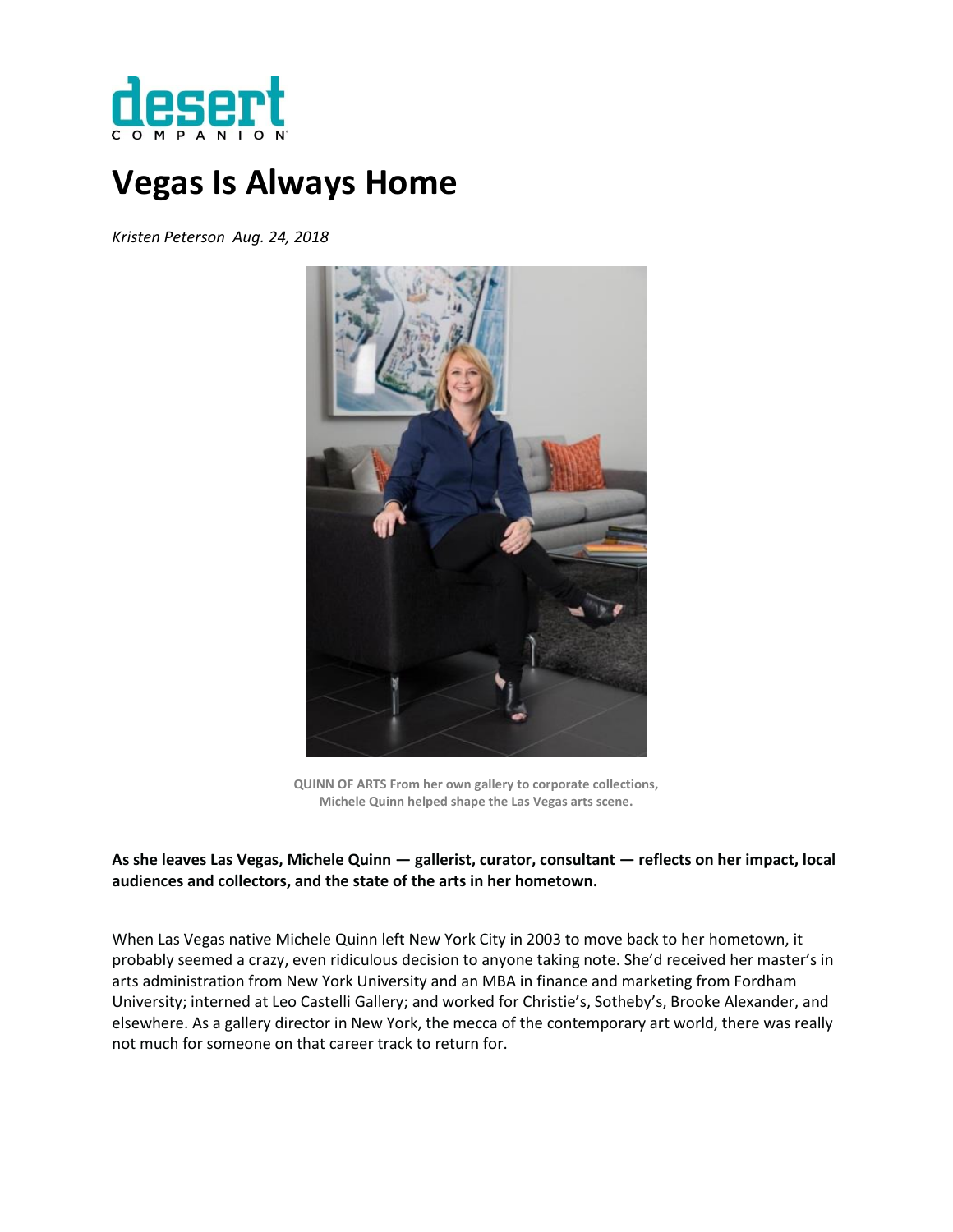

**A sculpture by Henry Moore**

But back in Las Vegas, art collector and casino executive Glenn Schaeffer was building up his art collection and opening a blue-chip gallery at Mandalay Place and needed someone to run it, as well as curate his own collection. She took the job. Later, she opened a satellite gallery on Main Street, showing works by James Turrell, Robert Rauschenberg, and Dennis Hopper, before opening her MCQ Fine Art Advisory Services on Seventh Street and curating casino corporate collections.

Her biggest project, the \$40 million art program at CityCenter, brought in notable works by Maya Lin, Nancy Rubins, Henry Moore, Frank Stella, and others.

More recently, she gave Las Vegas artists a larger platform by co-curating the sweeping exhibit Tilting the Basin: Contemporary Art of Nevada for

the Nevada Museum of Art, which featured the best of contemporary art being made across the state. She also secured a local venue for the exhibit on Commerce Street, where she and Steven Molasky were working on a large-scale new arts and real estate project, the Smart Initiative. She's also been heavily involved in plans for a museum in Symphony Park, an effort that's now merged with the Reno museum.

Now, Quinn left Las Vegas to be director of collections at Vulcan Inc., a Seattle company established by billionaire Microsoft co-founder Paul Allen that branches into real estate, art, philanthropy, business, and the sciences — another move that she just couldn't turn down.

#### **How did this come about?**

Completely out of the blue, there was a headhunter who reached out. It was a worldwide search, and I'd gotten the offer, so I thought I'd try it and see what happened. I was not looking to leave. But working with this collection, working with the team up here (in Seattle), working with some of the best brains in the world, it's almost intimidating. These people are changing the world, not just from an art perspective, but from a reality perspective. I just want to be around that and see what that's like.

#### **Were you shocked by the decision?**

I was. It took a while. During that whole process it made me think, "Do I want to really do this? Do I want to move?" It was a big decision, but this position is unique. I also don't feel like I'm leaving 100 percent. Vegas is always home. I still have connections and ties there. I'm staying on the board for the Nevada Museum of Art, and the museum is something I'll obviously stay involved with.

#### **What impact do you think you had on the arts in Las Vegas?**

I don't know. I know I did a lot of projects there. Some things I feel were overlooked when I felt they should have been noticed, like the Turrell show I did over on Main Street. Our biggest



**Her first local show was prints by Ed Ruscha**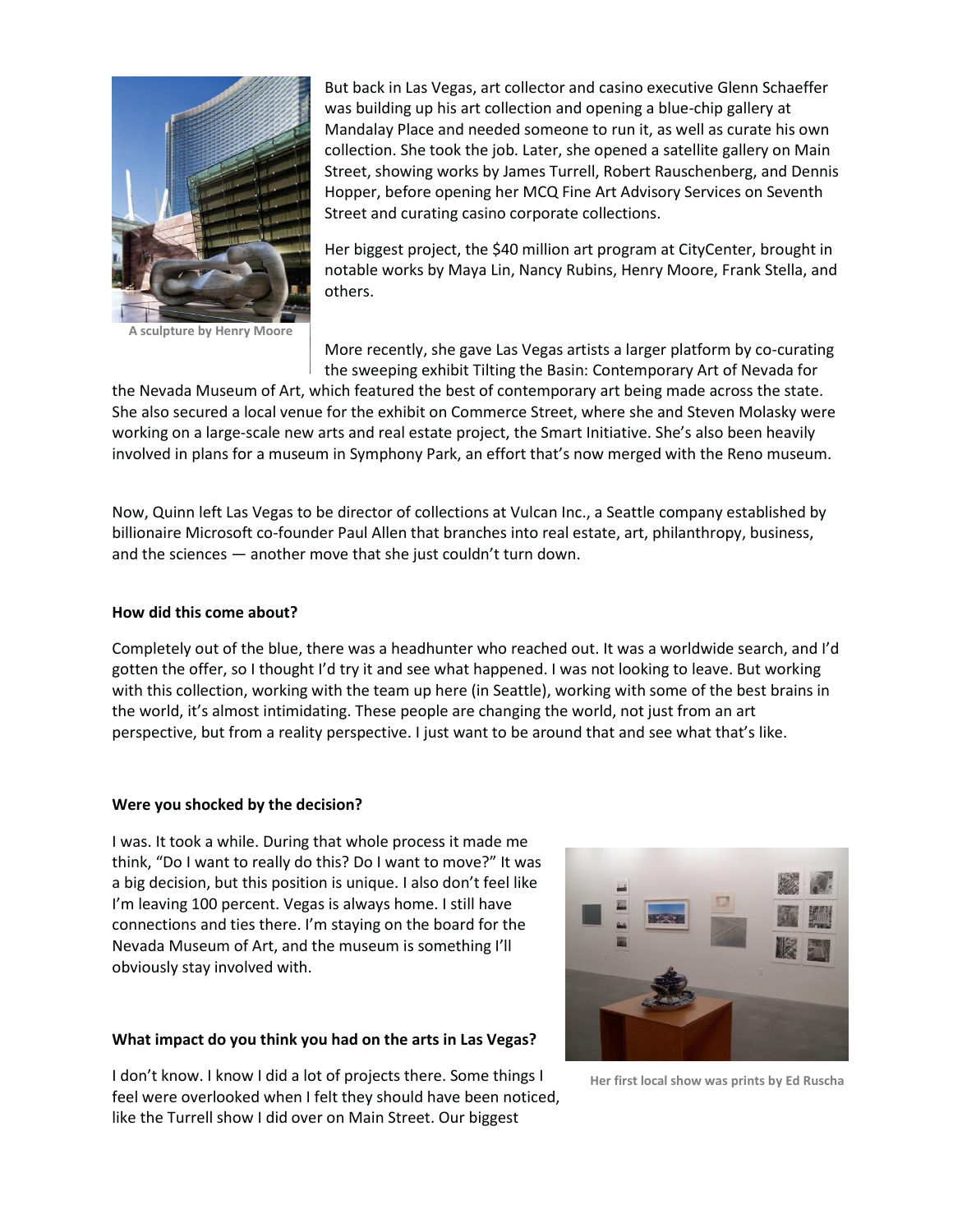challenge (in Las Vegas) was that we didn't get exposed to these things, and just being exposed to things opens your mind to understanding them. And maybe you like it and maybe you don't. That's fine, but it made sense at the time to just challenge everything and bring good work. It doesn't matter if they understand it or not. That was always my focus, baby steps. Here you go, here's the best of the best. It was mildly disappointing when people wouldn't even try to engage with it.

#### **Was that common?**

I did some pretty cool shows there, and I feel like nobody saw them. My first show was one of the most comprehensive Ed Ruscha print shows, and we didn't sell one piece. We had 500 people that night. Nobody purchased anything. It's frustrating when you know you had your hands on these things at one point, and it was kind of not really appreciated.

#### **Do you think arts audiences have grown since then?**

Do I think people know Ruscha now? Probably. Growing up in Las Vegas, I never got to see a Rauschenberg or Ruscha. The exposure alone is a start. It's one of the things I'd hoped for, in coming back.

## **Things have obviously changed. What have you noticed?**

The artists are much stronger now than they were probably 15 years ago, in terms of the talent and the creativity, the variety of the work. There are more local artists there than when I first arrived. There were three or four when I first got there. Now it's 15, 20, if not more. It's quadrupled, and I think that's a testament to the community.

## **How would you assess the state of the arts here?**

There isn't much exhibit space. It always comes down to the fact that it's an industry. They have to be able to sell work in order to survive. But the museum is in a strong position to move forward. As long as they continue to push that effort, and even do projects as they're developing, the museum is going to give a lot of energy to the community, whether it's educational programs or lectures or exhibitions like Tilting again. Those are things that will continue to elevate what we've been doing. Because the artists are there, it will continue to grow.

# **With the struggles Las Vegas has had in terms of art museums over the decades, how optimistic are you that the conditions are right for the museum now?**

The synergies behind it are all in the right place. We have land. We have money. We have the city on board, we have the state on board, and we have an institution involved. We are no longer serving on two boards. We are one institution, the Nevada Museum of Art. The state supporting it is a huge first step, a first time for an art museum in Las Vegas. All the things that led up to this, all of this that built up to where we are now, all of that had to happen. The ups and downs, the failures and successes, all that happened. You couldn't just leapfrog and be here.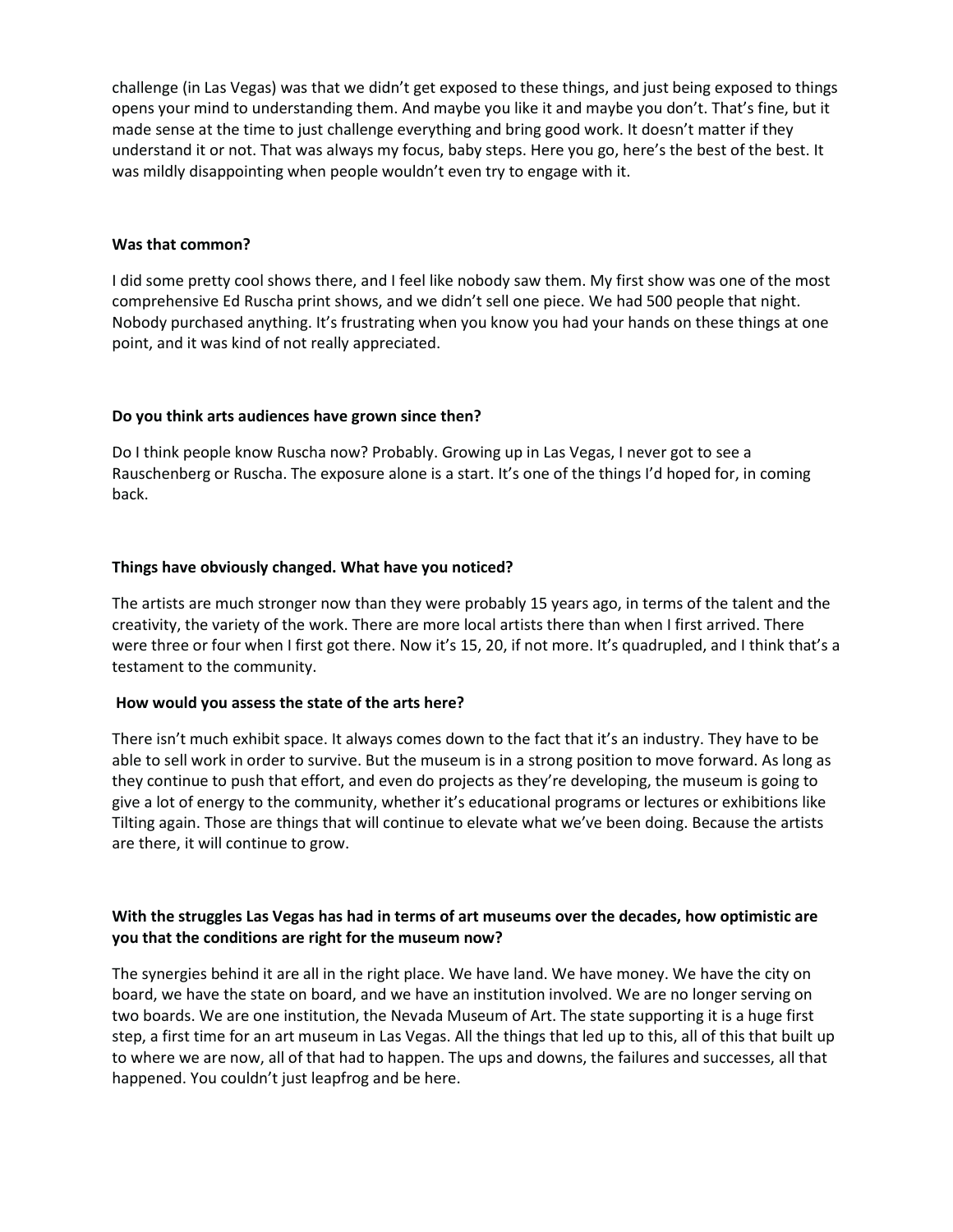

**Work by Erik Beehn was among her last.**

#### **Enough to someday sustain galleries?**

## **Among the collectors who are now investing in highend works, are they also collecting from this market?**

They're doing both. They're buying local artists and buying blue-chip work. They're very quiet about it. Is it enough to support a gallery network? No. But it will continue to grow as the educational process grows, especially with the museum and its programs. With a museum, both adults and children are being exposed to the arts without the pressure to buy. It's there to look at, to learn about. It provides an open door.

Sustainability is different. In this market you have to be really diverse. There's such a global marketplace. These independent galleries are closing. Many galleries are selling mostly secondary market in the back room. I was not tied down to one thing. I could consult. I could give shows. I could be more flexible. It's not enough (to be a gallery). We don't have the buying power. Las Vegas has the interest level and passion, but \$5,000 is a threshold there. I was doing public projects all over the country. Ninety percent of my business was outside of Las Vegas. Or the big collectors were going global.

The difference with many collectors in Las Vegas, and I think it surprises people, is that when someone asks for access to a collection, or a tour, everyone is much more reticent there to open their doors. I get asked, "Can you get them in?" It could be museum trustees, touring groups, art professionals. It's educational. People like to share. It teaches people how collecting can happen, how different it can be across the board. But we just don't have that happening in Las Vegas. It's not meant as a detriment. It's just different.

## **What is the status of the Smart Initiative with Steven Molasky?**

It's been completely shelved, mostly for financial reasons, because Steven had to move in another direction with some of the real estate, and I was unable fundraise because of my focus on the museum and my business. We were about to start fundraising October 1. The timing was tough.

# **The art scene had some contentious years. Even you took some harsh comments. How was that for you?**

I took a few punches, but at the end of the day I knew what I was doing was right. Growing up, I always wanted to see something happen there. Just trying to keep people looking is the biggest key. No matter where you go, you get into some sort of a political minefield. For a while there was a lot of negativity (in the arts scene). I think it's back to a positive space. The drama, the negativity, the taking sides, and the bickering was a huge turnoff for a while, but I feel like it's ended. There's a lot more positivity. I think everyone finally turned around and rolled their sleeves



**Richard Long's Earth**